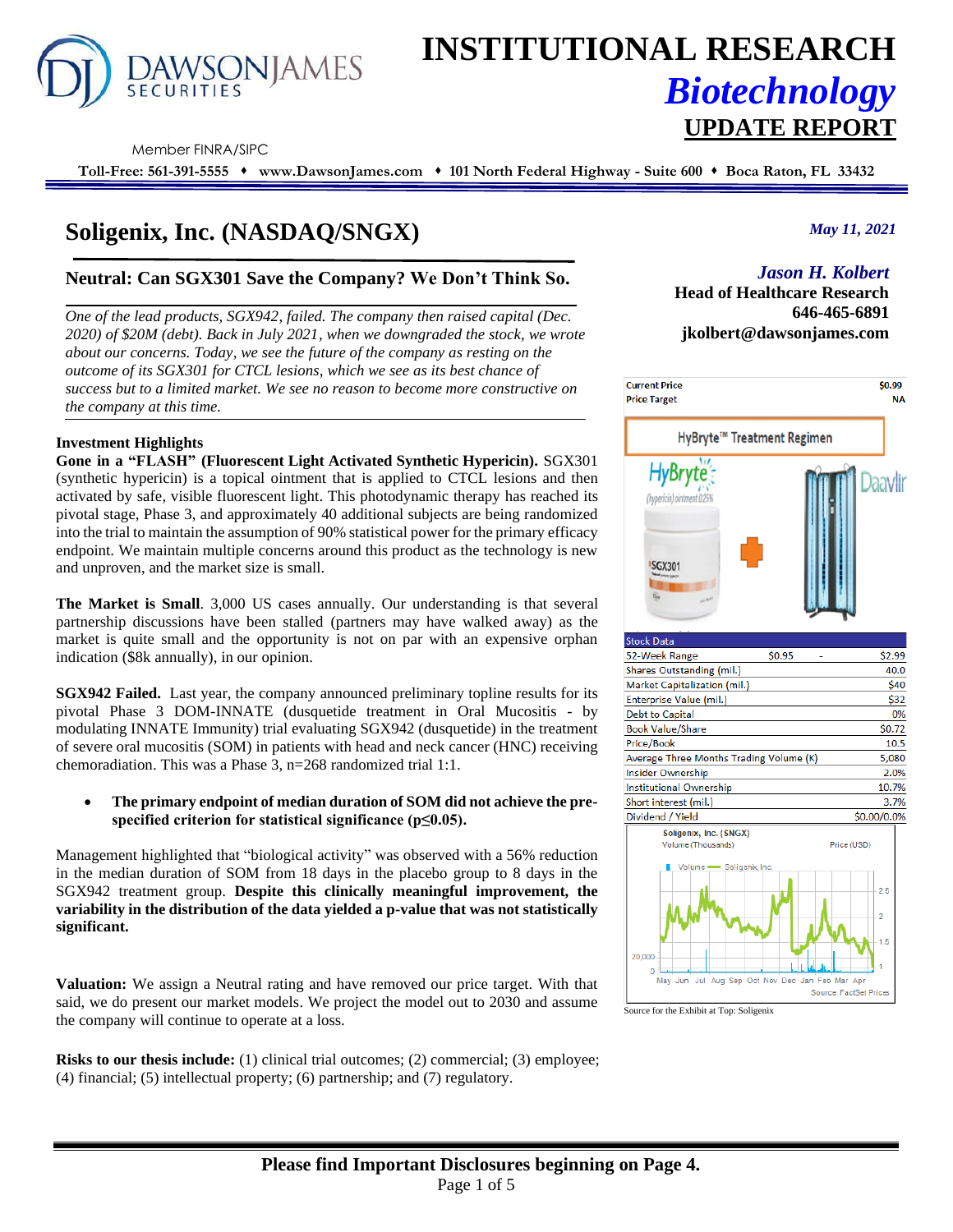

#### **Modeling Assumptions: SGX301**

- **1. Prevalence.** There are an estimated 40,000 individuals who have been diagnosed with CTCL worldwide. In the United States, 3,000 new cases are diagnosed each year.
- **2. Clinical and regulatory outcome assumptions.** We assume final topline results for the SGX301 Phase 3 study will become available soon. If the trial is successful, we expect an NDA / approval in 2021. As such, we anticipate that Soligenix will begin to commercialize SGX301 in 2021.
- **3. Product assumptions.** We assume that a yearly treatment cycle for SGX 301 costs \$8,000. We also predict that the cost of the drug will increase by 1% per year, but this number may be too conservative since the current off-label treatments are priced at \$10,000.
- **4. Probability of Success.** We assign just a 10% risk adjustment to our therapeutic model of SGX301 based on the risks associated with the indications, which have a high failure rate, even in late-stage trials.

# **Exhibit 1. SGX301 Model**

| <b>SGX301 (CTCL)</b>                                                                                                                                                                                                                                                                                                                                                    |                           |                         |                      |                 |                 |                 |                 |                 |                 |                 |                 |                 |                  |
|-------------------------------------------------------------------------------------------------------------------------------------------------------------------------------------------------------------------------------------------------------------------------------------------------------------------------------------------------------------------------|---------------------------|-------------------------|----------------------|-----------------|-----------------|-----------------|-----------------|-----------------|-----------------|-----------------|-----------------|-----------------|------------------|
| SGX301 Revenues Model                                                                                                                                                                                                                                                                                                                                                   | 2018                      | 2019                    | 2020                 | 2021            | 2022            | 2023            | 2024            | 2025            | 2026            | 2027            | 2028            | 2029            | 2030             |
| <b>CTCL Prevalance</b>                                                                                                                                                                                                                                                                                                                                                  | 40,000                    | 42,800                  | 45,796               | 49,002          | 51,942          | 55,058          | 58,362          | 61,280          | 64,344          | 67,561          | 70,264          | 73,074          | 75,997           |
| Market Size Growth                                                                                                                                                                                                                                                                                                                                                      | 7%                        | 7%                      | 7%                   | 6%              | 6%              | 6%              | 5%              | 5%              | 5%              | 4%              | 4%              | 4%              | 3%               |
| Treated with SGX 301                                                                                                                                                                                                                                                                                                                                                    | 37,000                    | 39,590                  | 42,361               | 45,327          | 48,046          | 50,929          | 53,985          | 56,684          | 59,518          | 62,494          | 64,994          | 67,594          | 70,297           |
| Elgible patients with insurance etc. (75%)                                                                                                                                                                                                                                                                                                                              | 27,750                    | 29,693                  | 31,771               | 33,995          | 36,035          | 38,197          | 40,489          | 42,513          | 44,639          | 46,871          | 48,745          | 50,695          | 52,723           |
| <b>Market Penetration</b>                                                                                                                                                                                                                                                                                                                                               | 0%                        | 0%                      | 0%                   | 4%              | 6%              | 8%              | 10%             | 12%             | 14%             | 16%             | 18%             | 19%             | 20%              |
| <b>Treatable Patients</b>                                                                                                                                                                                                                                                                                                                                               | $\pmb{0}$<br>\$8,000      | $\pmb{0}$<br>\$8,000    | $\pmb{0}$<br>\$8,000 | 1360<br>\$8,000 | 2162<br>\$8,080 | 3056<br>\$8,161 | 4049<br>\$8,242 | 5102<br>\$8,325 | 6249<br>\$8,408 | 7499<br>\$8,492 | 8774<br>\$8,577 | 9632<br>\$8,663 | 10545<br>\$8,749 |
| Average Cost of Therapy<br>Price Growth                                                                                                                                                                                                                                                                                                                                 | 0%                        | $0\%$                   | 0%                   | 1%              | 1%              | 1%              | 1%              | 1%              | $1\%$           | 1%              | 1%              | 1%              | 1%               |
| Total Sales (\$millions) \$                                                                                                                                                                                                                                                                                                                                             | $\mathbf{r}_{\mathbf{S}}$ | $\mathbf{r}_\mathsf{S}$ | \$<br>$\blacksquare$ | 11S             | $17F$ \$        | $25 \degree$ \$ | $33 \t{5}$      | $42 \degree$ \$ | $53 \degree$ \$ | $64$ $s$        | $757$ \$        | $83 \degree$ \$ | 92               |
| <b>Risk Adjusted</b>                                                                                                                                                                                                                                                                                                                                                    | 10%                       | 10%                     | 10%                  | 10%             | 10%             | 10%             | 10%             | 10%             | 10%             | 10%             | 10%             | 10%             | 10%              |
| Total Sales (US) (\$millions) \$                                                                                                                                                                                                                                                                                                                                        | \$                        | \$                      | ÷.<br>\$             | 1 <sup>5</sup>  | 2 <sub>5</sub>  | 2 <sub>5</sub>  | 3 <sup>5</sup>  | 4 <sup>5</sup>  | 5 <sup>5</sup>  | 6 <sup>5</sup>  | 8 <sup>5</sup>  | 8 <sup>5</sup>  | 9                |
| Source: Dawson James estimates                                                                                                                                                                                                                                                                                                                                          |                           |                         |                      |                 |                 |                 |                 |                 |                 |                 |                 |                 |                  |
| <b>Risk Analysis</b><br>In addition to the typical risks associated with development-stage specialty pharmaceutical companies, potential risks specific to<br>Soligenix are as follows:                                                                                                                                                                                 |                           |                         |                      |                 |                 |                 |                 |                 |                 |                 |                 |                 |                  |
| Clinical Trial Risk. There can be no assurances that the outcome of the current trials is successful.                                                                                                                                                                                                                                                                   |                           |                         |                      |                 |                 |                 |                 |                 |                 |                 |                 |                 |                  |
| Commercial risk. Fluorescent Light Activated Synthetic Hypericin represents a new paradigm in the treatment of CTCL. Adoption<br>may take longer than expected.                                                                                                                                                                                                         |                           |                         |                      |                 |                 |                 |                 |                 |                 |                 |                 |                 |                  |
| <b>Employee risk.</b> Soligenix Inc. has an experienced management team in its president and CEO, CFO, CSO, and CMO. Soligenix plans<br>to bring its proposed products to market in the next two years. The success of the company may depend on the experience, abilities and<br>continued services of its senior officers, sales staff, and key scientific personnel. |                           |                         |                      |                 |                 |                 |                 |                 |                 |                 |                 |                 |                  |
| Financial risk. Soligenix is not a profitable company. While the company has a cash balance at this time, it's likely that it will need to<br>raise additional capital to continue to fund operations through NDA application and approval. There are no assurances that the company<br>will be able to successfully raise capital and do so on favorable terms.        |                           |                         |                      |                 |                 |                 |                 |                 |                 |                 |                 |                 |                  |
| Intellectual property risk. The company may have to defend its patents and technical know-how, and there can be no assurances that<br>the patents will not be infringed upon or will be held as valid if challenged, and the company may infringe on third parties' patents.                                                                                            |                           |                         |                      |                 |                 |                 |                 |                 |                 |                 |                 |                 |                  |
| Partnership risks. Soligenix depends on government funding for the public health solutions program. This funding could be canceled<br>at any time.                                                                                                                                                                                                                      |                           |                         |                      |                 |                 |                 |                 |                 |                 |                 |                 |                 |                  |
| Regulatory risk. Soligenix must be able to obtain NDA approval before commercial sales of its products can commence in the United<br>States. The timing of these approvals is uncertain. Additionally, the government's biodefense priority might change, affecting the<br>commercial development of RiVax.                                                             |                           |                         |                      |                 |                 |                 |                 |                 |                 |                 |                 |                 |                  |

#### **Risk Analysis**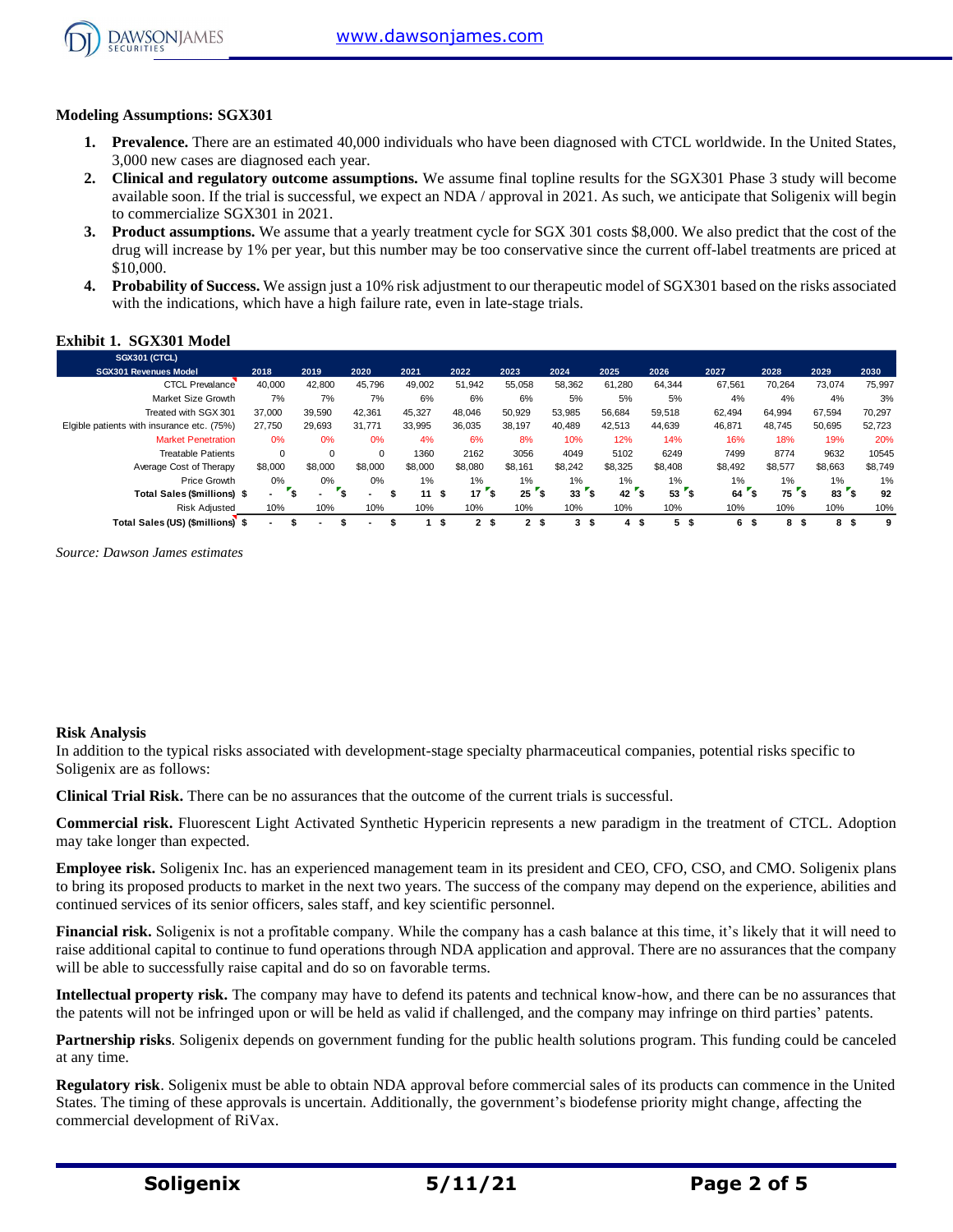# **Exhibit 2. Income Statement**

| Soligenix Inc., Inc. Income Statement (\$000) |            |           |           |           |           |           |           |           |           |           |           |           |           |           |           |           |           |
|-----------------------------------------------|------------|-----------|-----------|-----------|-----------|-----------|-----------|-----------|-----------|-----------|-----------|-----------|-----------|-----------|-----------|-----------|-----------|
| Soligenix Inc: YE Dec. 31                     | 2018A      | 2019A     | 2020E     | 1Q21E     | 2Q21E     | 3Q21E     | 4Q21E     | 2021E     | 2022E     | 2023E     | 2024E     | 2025E     | 2026E     | 2027E     | 2028E     | 2029E     | 2030E     |
| Revenue (\$000)                               |            |           |           |           |           |           |           |           |           |           |           |           |           |           |           |           |           |
| SGX942 (Mucositis) (WW)                       |            |           |           |           |           |           |           |           |           |           |           |           |           |           |           |           |           |
| SGX-301                                       | $\sim$     | $\sim$    | $\sim$    | 272       | 272       | 272       | 272       | 1,088     | 1.747     | 2.494     | 3,337     | 4,247     | 5,255     | 6.369     | 7,526     | 8.344     | 9,226     |
| <b>Total Product Sales</b>                    | <b>COL</b> | $\sim$    | ×.        | 272       | 272       | 272       | 272       | 1,088     | 1.747     | 2,494     | 3,337     | 4,247     | 5.255     | 6.369     | 7,526     | 8,344     | 9.226     |
| % Cho                                         |            |           |           |           |           |           |           |           |           |           |           |           |           |           |           |           |           |
| License Revenue                               | 3,965      | 3,216     |           |           |           |           |           |           |           |           |           |           |           |           |           |           |           |
| <b>Grant Revenue</b>                          | 1,276      | 1.414     |           |           |           |           |           |           |           |           |           |           |           |           |           |           |           |
| Cost of Grant Revenue                         | (4,598)    | (3, 567)  |           |           |           |           |           |           |           |           |           |           |           |           |           |           |           |
| % Sequential Growth                           |            |           |           |           |           |           |           |           |           |           |           |           |           |           |           |           |           |
| <b>Total Revenues</b>                         | 644        | 1.063     | $\sim$    | 272       | 272       | 272       | 272       | 1.088     | 1.747     | 2,494     | 3,337     | 4.247     | 5.255     | 6.369     | 7,526     | 8.344     | 9,226     |
| Expenses                                      |            |           |           |           |           |           |           |           |           |           |           |           |           |           |           |           |           |
| Cost of Goods Sold & Acquired in Process R&D  |            |           | 750       | 27        | 27        | 27        | 27        | 109       | 175       | 249       | 334       | 425       | 525       | 637       | 753       | 834       | 923       |
| <b>COGS % Sales</b>                           |            |           | 10%       | 10%       | 10%       | 10%       | 10%       | 10%       | 10%       | 10%       | 10%       | 10%       | 10%       | 10%       | 10%       | 10%       | 10%       |
| Research and development                      | 6,751      | 8,123     | 8,912     | 2,272     | 2,272     | 2,272     | 2,272     | 9,090     | 9,272     | 9.457     | 9.646     | 9,839     | 10,036    | 10,237    | 10,442    | 10,650    | 10,863    |
| R&D % Rev's                                   |            |           |           |           |           |           |           |           |           |           |           |           |           |           |           |           |           |
| G&A                                           | 2,952      | 3,481     | 8,313     | 2,120     | 2,120     | 2,120     | 2,120     | 8.479     | 8,649     | 8,822     | 8.998     | 9,178     | 9,362     | 9,549     | 9,740     | 9.935     | 10,133    |
| G&A                                           |            |           |           |           |           |           |           |           |           |           |           |           |           |           |           |           |           |
| Stock-based compensation - R&D                |            |           |           |           |           |           |           |           |           |           |           |           |           |           |           |           |           |
| Stock-based compensation - G&A                |            |           |           |           |           |           |           |           |           |           |           |           |           |           |           |           |           |
| Non-GAAP, Adj                                 |            |           |           |           |           |           |           |           |           |           |           |           |           |           |           |           |           |
| <b>Total expenses</b>                         | 9,703      | 11,604    | 17,975    | 4.419     | 4.419     | 4.419     | 4,419     | 17,678    | 18.095    | 18.528    | 18.978    | 19.442    | 19.923    | 20.423    | 20.934    | 21,419    | 21,919    |
| Oper. Inc. (Loss)                             | (9,059)    | (10, 541) | (17, 975) | (4, 148)  | (4, 148)  | (4, 148)  | (4, 148)  | (16, 590) | (16, 348) | (16, 035) | (15, 641) | (15, 195) | (14,669)  | (14, 054) | (13, 408) | (13,075)  | (12,693)  |
| <b>Oper Margin</b>                            | <b>NM</b>  | <b>NM</b> | <b>NM</b> | <b>NM</b> | <b>NM</b> | <b>NM</b> | <b>NM</b> | <b>NM</b> | <b>NM</b> | <b>NM</b> | <b>NM</b> | <b>NM</b> | <b>NM</b> | <b>NN</b> | <b>NM</b> | <b>NM</b> | <b>NM</b> |
| Interest Income                               | 159        | 149       |           |           |           |           |           |           |           |           |           |           |           |           |           |           |           |
| Interest expense                              |            |           |           |           |           |           |           |           |           |           |           |           |           |           |           |           |           |
| Other Income (expense)                        |            | 426       |           |           |           |           |           |           |           |           |           |           |           |           |           |           |           |
| Change in fair value of warrant liability     |            |           |           |           |           |           |           |           |           |           |           |           |           |           |           |           |           |
| Pre-tax income                                | (8,900)    | (9,966)   | (17, 975) | (4, 148)  | (4, 148)  | (4, 148)  | (4, 148)  | (16, 590) | (16, 348) | (16, 035) | (15.641)  | (15, 195) | (14,669)  | (14, 054) | (13, 408) | (13.075)  | (12, 693) |
| <b>Pretax Margin</b>                          | <b>NM</b>  | <b>NM</b> | <b>NM</b> | <b>NM</b> | <b>NM</b> | <b>NM</b> | <b>NM</b> | <b>NM</b> | <b>NM</b> | <b>NM</b> | <b>NM</b> | <b>NM</b> | <b>NM</b> | <b>NM</b> | <b>NM</b> | <b>NM</b> | <b>NM</b> |
| Income Tax (Benefit)                          |            | 611       | (810)     | (1,037)   | (1,037)   | (1,037)   | (1,037)   | (4, 148)  | (4,904)   | (5, 452)  | (5,318)   | (5, 166)  | (4,987)   | (4,778)   | (4, 559)  | (4, 446)  | (4,316)   |
| <b>Tax Rate</b>                               | 0%         | 15%       | 20%       | 25%       | 25%       | 25%       | 25%       | 25%       | 30%       | 34%       | 34%       | 34%       | 349       | 349       | 34%       | 34%       | 34%       |
| <b>GAAP Net Income (loss)</b>                 | (8,900)    | (9,356)   | (14, 168) | (3, 111)  | (3, 111)  | (3, 111)  | (3, 111)  | (12, 443) | (11, 444) | (10, 583) | (10, 323) | (10,029)  | (9,681)   | (9,276)   | (8,849)   | (8,630)   | (8, 378)  |
| <b>GAAP-EPS</b>                               | (0.79)     | (0.49)    | (0.55)    | (0.10)    | (0.10)    | (0.10)    | (0.10)    | (0.41)    | (0.36)    | (0.32)    | (0.30)    | (0.28)    | (0.26)    | (0.24)    | (0.22)    | (0.21)    | (0.19)    |
| Non GAAP EPS (dil)                            | (0.30)     | (0.49)    | (0.55)    | (0.10)    | (0.10)    | (0.10)    | (0.10)    | (0.41)    | (0.36)    | (0.32)    | (0.30)    | (0.28)    | (0.26)    | (0.24)    | (0.22)    | (0.21)    | (0.19)    |
| Wotd Avg Shrs (Bas) - '000s                   | 13.178     | 19.377    | 27.437    | 30,167    | 30.468    | 30,773    | 31.081    | 30,622    | 31,866    | 33,160    | 34,506    | 35,907    | 37,365    | 38.882    | 40.461    | 42.104    | 43,813    |
| Watd Ava Shrs (Dil) - '000s                   | 13.178     | 19.377    | 27.437    | 29.898    | 30.468    | 30.773    | 31.081    | 30.622    | 31.866    | 33,160    | 34.506    | 35.907    | 37.365    | 38,882    | 40.461    | 42.104    | 43.813    |

*Source: Dawson James estimates and Company Reports* Source: Daw son James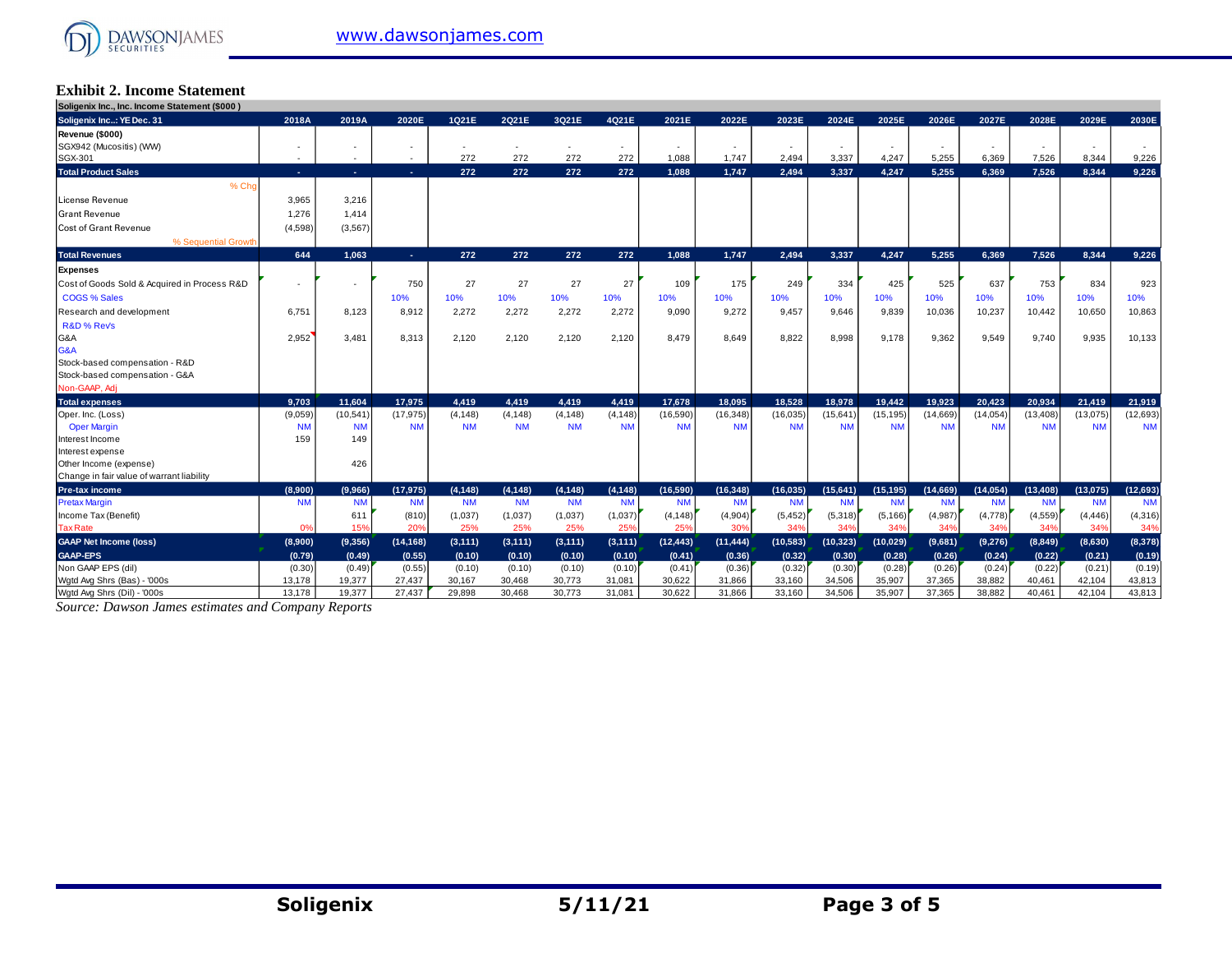

#### **Important Disclosures:**





- Price target and rating changes over the past three years:
- Initiated Buy August 5, 2019 Price Target \$3.00
- Update Buy August 14, 2019 Price Target \$3.00
- Update Buy August 28, 2019 Price Target \$3.00 Update – Buy – November 20, 2019 – Price Target \$3.00
- Update Buy December 4, 2019 Price Target \$3.00
- Update Buy February 12, 2020 Price Target \$3.00
- Update Buy March 31, 2020 Price Target \$3.00
- Update Buy May 1, 2020 Price Target \$3.00
- Update Buy June 24,  $2020$  Price Target \$3.00
- Rating Change Neutral July 28, 2020 Price Target \$2.00
- Update Neutral September 2, 2020 Price Target \$2.00
- Update Neutral October 22, 2020 Price Target \$2.00
- Update Neutral November 12, 2020 Price Target NA
- Update Neutral December 22, 2020 Price Target NA
- Update Neutral May 11, 2021 Price Target NA

Dawson James Securities, Inc. (the "Firm") is a member of the Financial Industry Regulatory Authority ("FINRA") and the Securities Investor Protection Corporation ("SIPC").

The Firm does not make a market in the securities of the subject company(s). The Firm has NOT engaged in investment banking relationships with SNGX in the prior twelve months, as a manager or co-manager of a public offering and has NOT received compensation resulting from those relationships. The Firm may seek compensation for investment banking services in the future from the subject company(s). The Firm has NOT received any other compensation from the subject company(s) in the last 12 months for services unrelated to managing or co-managing of a public offering.

Neither the research analyst(s) whose name appears on this report nor any member of his (their) household is an officer, director or advisory board member of these companies. The Firm and/or its directors and employees may own securities of the company(s) in this report and may increase or decrease holdings in the future. As of April 30, 2021, the Firm as a whole did not beneficially own 1% or more of any class of common equity securities of the subject company(s) of this report. The Firm, its officers, directors, analysts or employees may affect transactions in and have long or short positions in the securities (or options or warrants related to those securities) of the company(s) subject to this report. The Firm may affect transactions as principal or agent in those securities.

Analysts receive no direct compensation in connection with the Firm's investment banking business. All Firm employees, including the analyst(s) responsible for preparing this report, may be eligible to receive non-product or service-specific monetary bonus compensation that is based upon various factors, including total revenues of the Firm and its affiliates as well as a portion of the proceeds from a broad pool of investment vehicles consisting of components of the compensation generated by investment banking activities, including but not limited to shares of stock and/or warrants, which may or may not include the securities referenced in this report.